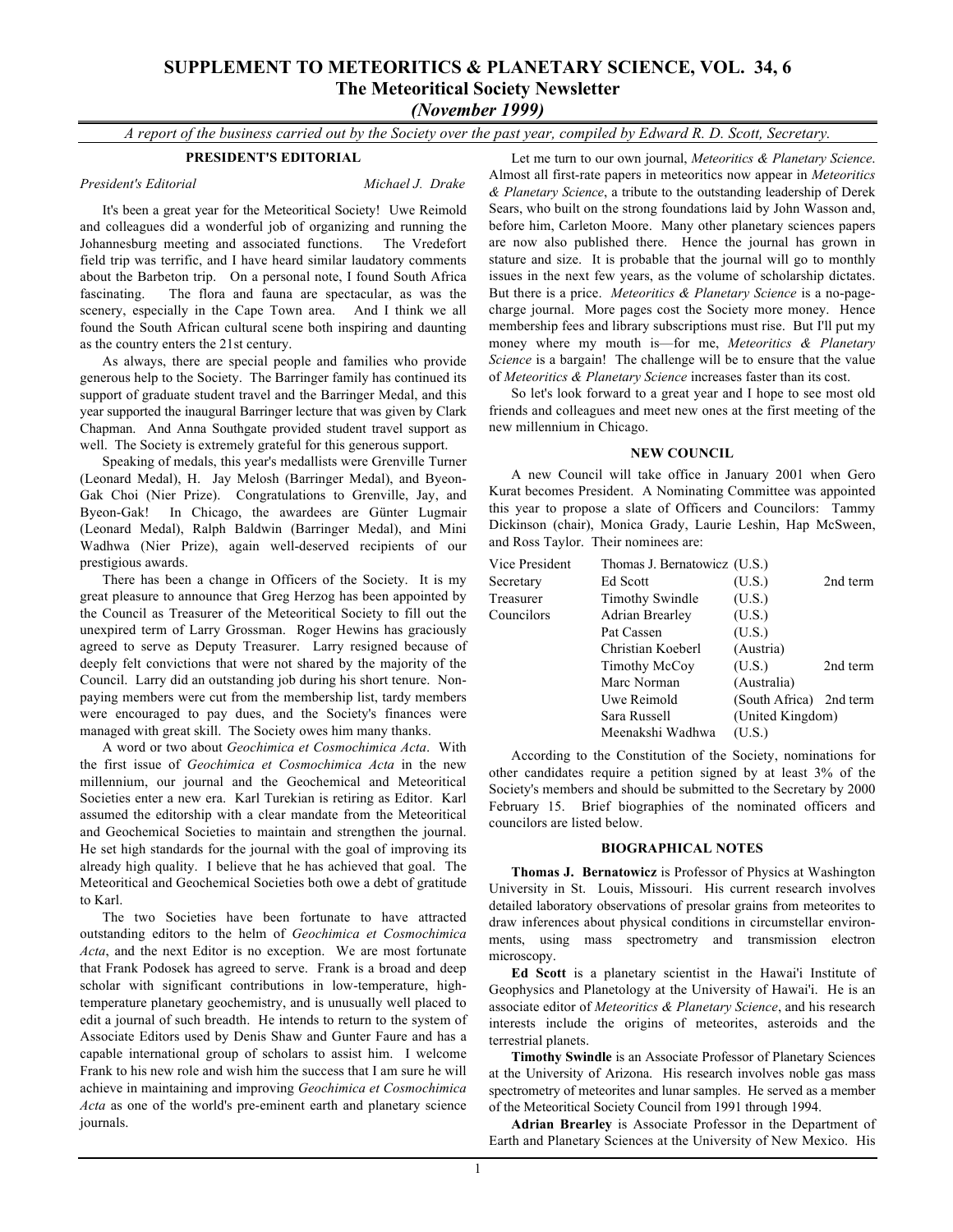research is directed towards understanding the formation and alteration histories of chondritic meteorites using a variety of mineralogical and petrological techniques.

**Pat Cassen** is a planetary scientist at NASA Ames Research Center. His current research focuses on star and planet formation, the physics of circumstellar disks, and the application of astrophysical models to the formation of the solar system.

**Christian Koeberl** is Associate Professor of geo- and cosmochemistry at the University of Vienna. His research interests include all aspects of impact structures, as well as tektites, impact glasses, lunar meteorites, and general analytical geochemistry. He is also chairman of the "Impact" programme of the European Science Foundation.

**Timothy McCoy** is currently the Curator-in-Charge of the U.S. National Meteorite Collection at the Smithsonian Institution. His research interests center on understanding the melting of small bodies in the early history of the solar system.

**Marc Norman** is a Senior Research Fellow in the Centre for Ore Deposit Research, University of Tasmania, Hobart. His research focuses primarily on using geochemistry and petrology to investigate the composition and origin of the Moon, Earth, and Mars.

**Wolf Uwe Reimold** is Associate Professor of Mineralogy at the Department of Geology of the University of the Witwatersrand in Johannesburg. Besides various economic and regional geological research interests in southern and northeastern Africa, he is the Head of the Impact Cratering Research Group at Wits, which is dedicated to multidisciplinary studies of natural and experimental impactinduced deformation and geology of large impact structures.

**Sara Russell** is the Cosmic Mineralogist at the Natural History Museum in London. Her main field of study is the petrology and isotope geochemistry of chondrites, with the aim of shedding light on (a) the nature of the presolar materials from which the solar system formed, (b) conditions within the solar nebula, and (c) timescales involved in planetary accretion and differentiation.

**Meenakshi Wadhwa** is Associate Curator at the Field Museum of Natural History. Her research interests include isotopic and trace element studies of various (primarily differentiated) meteorite types to constrain their timing and processes of formation.

#### **PUBLICATIONS**

#### *Meteoritics & Planetary Science Derek Sears (Editor)*

Council made two decisions in Johannesburg that signaled major steps in the growth of *Meteoritics & Planetary Science.* First, it was decided that the journal should be published electronically, in addition to the print copy mailed to subscribers, starting with the January 2000 issue. Second, the journal will go to publishing monthly issues when it has operated without a deficit for two years (in 1998 and 1999, we incurred substantial losses due to our growth.)

As a result, the journal is again at a critical stage as it continues to grow and mature. In 1990, the journal cost the libraries \$60/year and was relatively small; now it is a major international journal worth far more and costing far more to produce. For a comparison with its competitors, see the table below.

We must make the journal operation viable financially. In order to do this and also give it the resources to grow in the way Council has decided, we are raising the library rates to \$550/year (domestic) and \$575 (overseas) for the year 2000. Unfortunately, this is a 53% increase that will alarm the libraries, even though the journal remains a bargain. Many librarians watch cost increases more than they watch costs. Some pay careful attention to ISI ratings, some do not. Some take note of where their colleagues publish. Most base their subscriptions entirely on reader input. So, we are greatly dependent on our colleagues to help us maintain our library subscriptions as we weather these increases.

There is another factor besides cost that distinguishes *Meteoritics & Planetary Science* from its competitors. All but one are run by commercial publishers and that exception is run by a huge professional society with the resources of a commercial publisher. *Meteoritics & Planetary Science* is produced by a small learned society and has always been a non-profit operation. Some commercial society journals charge individual subscribers a prohibitively high rate, which is not included in the annual dues, so they will persuade their institutional libraries to subscribe at the very much higher library rates. The Meteoritical Society has never subscribed to this policy, thinking that first and foremost the journal serves its members, even at the cost of the considerably more lucrative library subscriptions.

Journals are not cheap to produce. True, electronic publication costs about one-tenth as much as print publication, and it could be argued that we should go entirely over to electronic publication. However, this misses two major points. First, the main function of a "journal" is not really to produce the hard copy that drops on our desk or the electronic copy that resides on the internet. Rather, it is to take the manuscripts submitted, and through the efforts of reviewers, scientific editors, and production editors, to turn them into publications of the highest quality our community can manage, or screen them out if necessary. This process is very labor-intensive, especially if it is to be done well and promptly. Most of us have learned how to post our work on the internet. Most of us could set our work in Times Roman, two column format, and make it look like a traditional printed page. But this is not "publication", this is "internet babble". Much harm has already been done by cavalier publication of scientific discussions on the internet. To be of value and to serve the traditional function required by the scientific method, our papers must pass through the peer review and revision process in the hands of competent colleagues. Our articles must

| Journal     |       | --------- ISI Impact Ranking --------- |           | Circulation | Pages   | Cost to libraries |
|-------------|-------|----------------------------------------|-----------|-------------|---------|-------------------|
|             | Score | Geochemistry<br>and Geophysics         | Astronomy |             | in 1998 |                   |
| <b>MAPS</b> | 4.206 | 1st                                    | (3rd)     | 1231        | 1368    | \$360             |
| <b>GCA</b>  | 2.696 | 3rd                                    | (6th)     | $-3750$     | 3886    | \$1410            |
| Icarus      | 2.385 | (6th)                                  | 8th       | 643         | 2493    | \$2070            |
| <b>EPSL</b> | 2.654 | 4th                                    | (8th)     | NA          | 3818    | \$2490            |
| JGR-Planets | 2.416 | 5th                                    | (7th)     | NA.         | $-950$  | \$551             |

Data from ISI and post office statements.

Rankings for JGR-Planets are not available, those of JGR given. Its page number is an estimate. Rankings in parenthesis are interpolations.

NA = information not available.

have the imprimatur of a respected journal. Second, the internet is ephemeral. Individual web pages disappear as people retire, move on, or just change interests. Worse, individual web pages evolve imperceptibly, so no one knows what was actually cited when an article was written or when the individual web pages are subsequently consulted. Even more problematical, technology is evolving so rapidly that journals on the internet, especially the smaller journals or those run by profit-driven publishers, may not be converted to new technologies. (In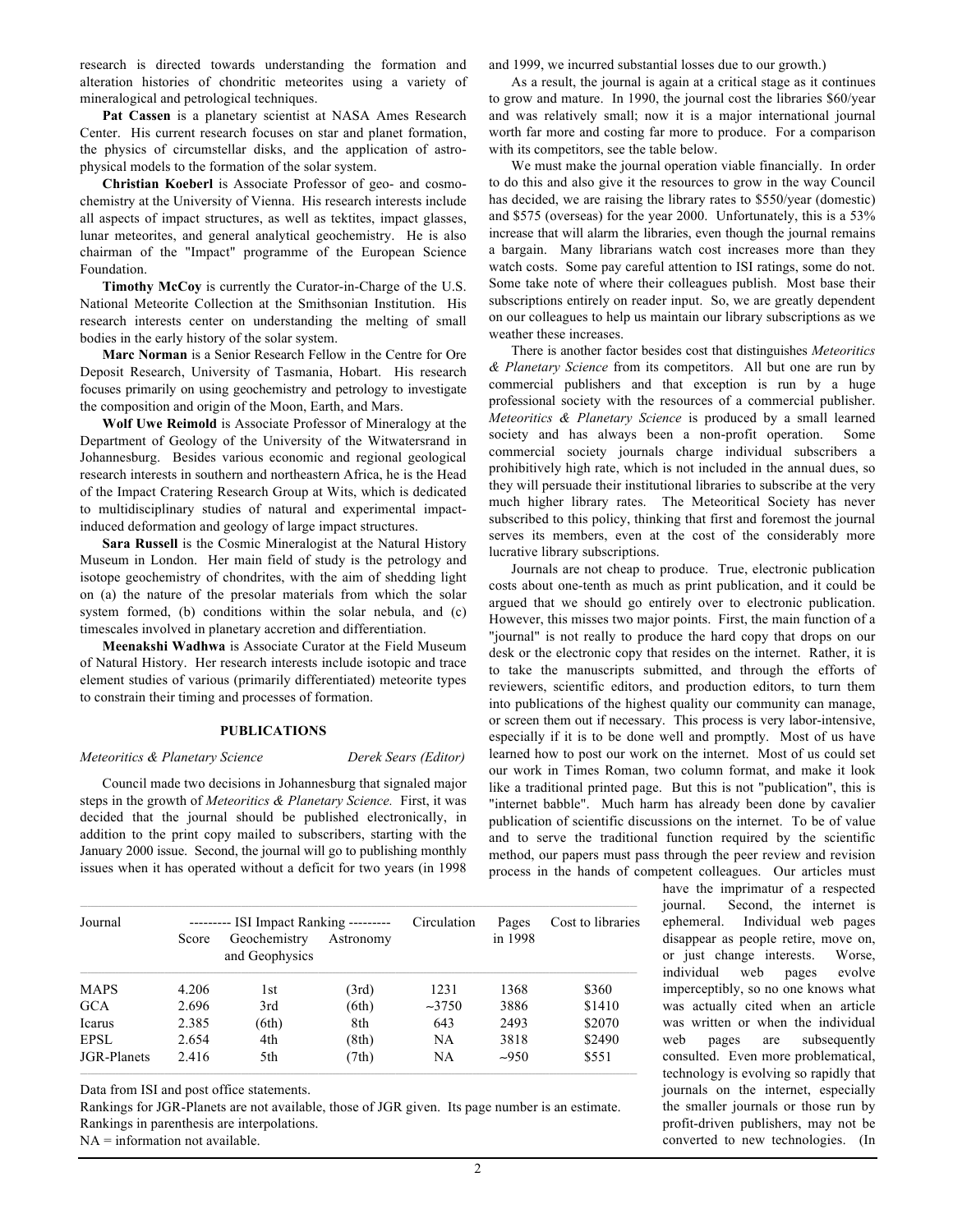addition, many of us will always prefer handling printed copy to sitting at the computer terminal.) The only way to reliably ensure that our work is properly archived is to place several hundred hard copies in libraries around the world.

So, we will always require editorial and production facilities adequate for the purpose of producing our journal, and we must continue to pay a printer to print and mail hard copies. The journal is much larger than it was in 1990, the quality of the papers is much higher, and the breadth of topics is much greater; growth is costly, and the growth has not ended. So we are reluctantly increasing the price of the journal to more realistic levels in order to cover the present costs and prepare the journal for its next few years of growth. I hope that all members of the Society will do all they can to ensure that the subscribing libraries continue to purchase *Meteoritics & Planetary Science* and that new libraries are persuaded to subscribe.

### *Geochimica et Cosmochimica Acta Frank Podosek (Editor)*

Karl K. Turekian, Executive Editor of *Geochimica et Cosmochimica Acta*, will retire from the editorship at the completion of his term at the end of 1999. He will be succeeded by Frank A. Podosek. Although the formal change of editorship will occur on 2000 January 1, there will be an overlapping transition period. Turekian will complete the processing of all manuscripts submitted through 1999 September 30, but new manuscripts submitted on or after 1999 October 1 should be sent to Podosek.

Podosek will reinstitute use of the Associate Editor system for manuscript evaluation and advice to the Editor. The team of Associate Editors is in place and ready to begin work in October.

Beginning October 1, new submissions should be sent *to Geochimica et Cosmochimica Acta*, Department of Earth and Planetary Sciences, Washington University, One Brookings Drive, St. Louis, MO 63130-4899, USA. Although traditional hardcopy (paper) submissions will be accepted, electronic submission of either pdf-format or word-processor files will be encouraged. Authors should consult website gca.wustl.edu for detailed information concerning manuscript preparation and submission procedures.

Elsevier has now made abstracts and full text articles from *Geochimica et Cosmochimica Acta* available online. Interested investigators may visit the Elsevier homepage at www.elsevier.com or proceed directly to GCA at www.elsevier.com/inca/publications/store/2/1/2/. This service is available to anyone through December; beginning in January, it will be accessible only to those at institutions that have a library subscription to GCA. The full-text articles require use of the Adobe Acrobat Reader, which is available free from Adobe (those who have used the recent LPSC abstract CDs already have it).

#### **SOCIETY AWARDS AND HONORS**

The Meteoritical Society has three awards:

The Leonard Medal honors outstanding contributions to the science of meteoritics and closely allied fields. It was established to honor the first President of the Society, Frederick C. Leonard.

The Barringer Medal and Award recognize outstanding work in the field of impact cratering and/or work that has led to a better understanding of impact phenomena. The Barringer Medal and Award honor the memory of D. Moreau Barringer Sr. and his son D. Moreau Barringer Jr. and are sponsored by the Barringer Crater Company.

The Nier Prize recognizes outstanding research in meteoritics and closely allied fields by young scientists. Recipients must be under 35 years old at the end of the calendar year in which the Council selects them. The award honors the memory of Alfred O. C. Nier and is supported by an endowment given by Mrs. Ardis H. Nier.

# *The Leonard Medal*

The 1999 Leonard Medal was awarded to Grenville Turner for his pioneering development of the <sup>39</sup>Ar/<sup>40</sup>Ar dating technique and for his outstanding research in noble gas isotope geochemistry. The citation for Turner that was delivered in Johannesburg by Robert M. Walker will appear shortly in *Meteoritics & Planetary Science*.

The Leonard Medal for the year 2000 will be awarded to Günter Lugmair for his extensive and fundamental contributions to meteoritic, lunar, and terrestrial isotope geochemistry and the chronology of the early solar system.

### *The Barringer Medal*

The 1999 Barringer Medal was awarded to H. Jay Melosh for his impressive theoretical studies of impact processes and crater formation on the Earth and other planets. The citation for Melosh was delivered in Johannesburg by Clark Chapman and will be published shortly in *Meteoritics & Planetary Science*.

The Barringer Medal for the year 2000 will be awarded to Ralph Baldwin. His pioneering work on hypervelocity impact craters and recognition of their importance in the geologic evolution of the Moon helped to establish the scientific study of meteorite impact phenomena as a new discipline in planetary science.

### *The Nier Prize*

The 1999 Nier Prize was awarded to Byeon-Gak Choi for his studies on the oxygen isotopic composition of minerals in primitive chondritic meteorites. The citation for Choi by John Wasson appeared in this year's Supplement for *Meteoritics & Planetary Science* on page A8.

Next year, the Nier Prize will be awarded in Chicago to Meenakshi Wadhwa for using studies of trace elements and isotopes to further our understanding of the Martian meteorites

#### *Award Committees*

The members of the Barringer Medal Selection Committee for 1999 are Richard Grieve (Chair), Alexander Deutsch, Tom Ahrens, and Friedrich Hörz. Next year David Kring will replace Richard Grieve and Alexander Deutsch will be the new Chair.

The members of the 1999 Leonard Medal Committee, which nominates awardees for the Leonard Medal and the Nier Prize, are Jim Papike (chair), John Wasson, Elmar Jessberger, Urs Krähenbühl, and Ghislaine Crozaz. Next year Jim Papike will be replaced by Klaus Keil, and John Wasson will be the new Chair.

### *Nominations*

Members are strongly urged to nominate candidates for the Society's awards and Fellows. Lists of previous award winners are available at the Society's website (http://www.uark.edu/metsoc/). Society members including members of the Council may submit nominations to the Chair of the appropriate Medal Committee or to the Secretary by 2000 January 15. Members of the Council and the Medal Committees are ineligible for consideration for the awards during their terms of office.

Nominations for the Leonard Medal and the Nier Prize should be sent to John Wasson, Institute of Geophysics and Planetary Physics, University of California, Los Angeles, California 90095, USA; fax 1 (310) 206-3051.

Nominations for the Barringer Medal should be sent to Alexander Deutsch, Institut für Planetologie, Westfallische Wilhelms University, Wilhelm-Klemm Str. 10, D-48149 Münster, Germany; fax: 49-2-51-83-39083.

Nominating letters for the awards should include (a) a biographical sketch of the candidate, (b) a summary and evaluation of the accomplishments of the candidate and the importance of the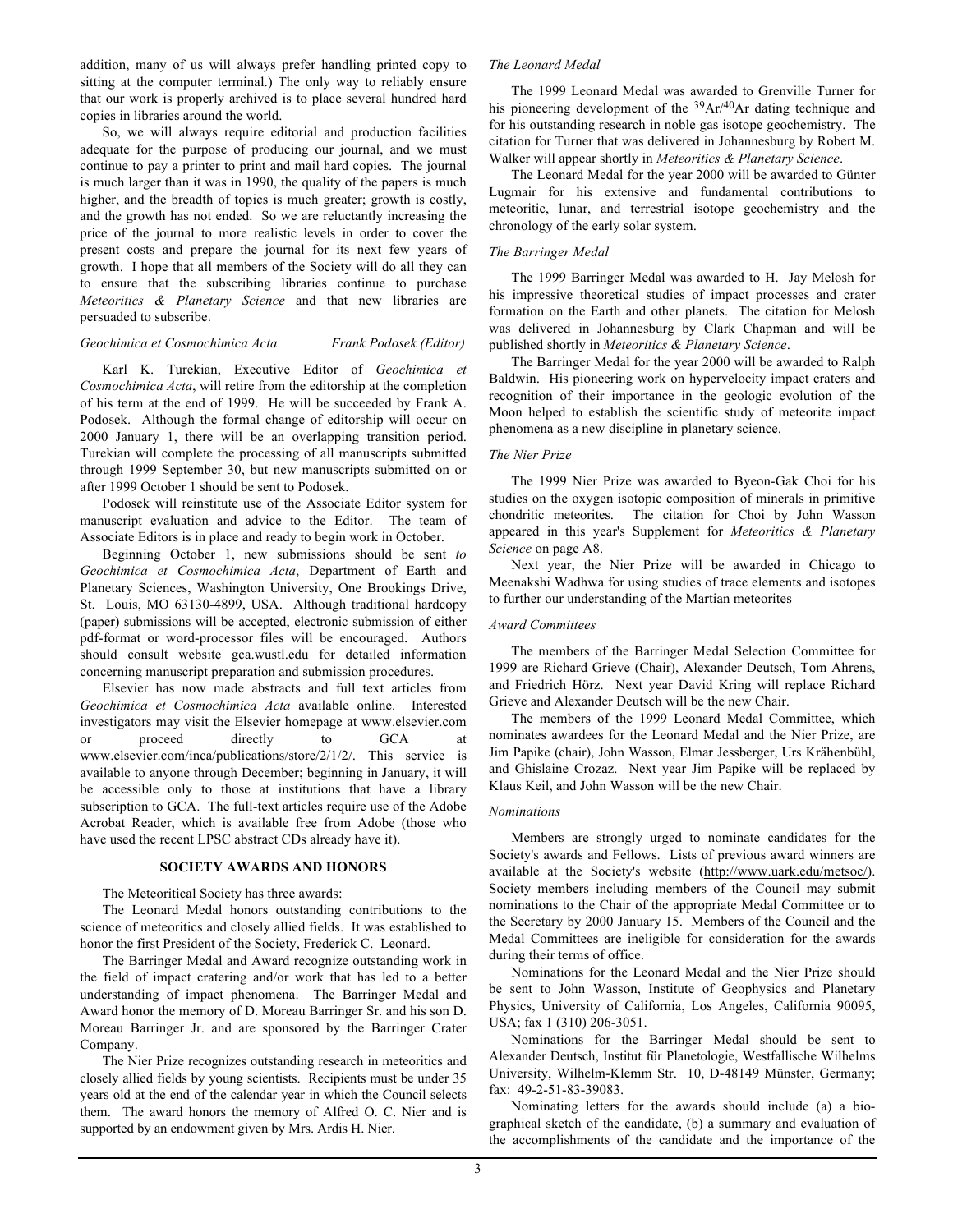candidate's work, and (c) a list of publications covering the work to be considered for the award. One or more seconding letters in support of the nomination are required for the Leonard and Barringer Medals and strongly encouraged for the Nier Prize.

Nominations for the Nier Prize should also include the candidate's birth date, and five reprints or copies of the relevant publications that must have been peer-reviewed and accepted for publication. If the research was performed and published with a research advisor or with multiple authors, a statement must be included that describes the nominee's leading role in the research.

#### *Fellows*

Members who have distinguished themselves in meteoritics or closely allied fields may be elected Fellows by the Council. Fellows are elected in even-numbered years. Nominations for Fellows should include a summary of the candidate's accomplishments and a list of 5–10 of the candidate's most significant publications including titles. They should be submitted to John T. Wasson, the Chair of the Leonard Medal Committee, by 2000 January 15. His address is Institute of Geophysics and Planetary Physics, University of California, Los Angeles, California 90095, USA; fax 1 (310) 206- 3051. A list of Fellows was included in the 1998 Newsletter, which is available at the Society's website (http://www.uark.edu/metsoc/).

#### **ANNUAL MEETINGS**

# *1999 Johannesburg W. Uwe Reimold*

The 62nd Annual Meeting of the Society was held in Johannesburg, South Africa, from 1999 July 11–16. The meeting was hosted by the University of the Witwatersrand and organized by staff of the Department of Geology, with able assistance from members of the National Cultural History Museum and the Council of Geoscience in Pretoria, and the Astronomical Association of South Africa. Total conference participation was 262, comprising 121 members, 35 guests/spouses, 67 nonmembers, 21 student members, and 18 student nonmembers. A record number of 40 student travel grants were awarded, largely due to the generous support from the Barringer Crater Company, the Meteoritical Society who made a special grant available to attract young participants from Africa and other southern hemisphere countries, and some sponsorships obtained by the local Organizing Committee. The scientific program consisted of 235 published abstracts, which were presented as 132 oral, 82 posters, and 21 print only presentations. A number of invited lectures were offered, including the inaugural Barringer Invited Lecture presented by Clark Chapman; two lectures on impact and igneous diamonds, respectively, by Iain Gilmour and Fanus Viljon; and two keynote lectures sponsored by the International Association of Geochemistry and Cosmochemistry given by Ed Scott and Jiba Ganguly.

The highlights of the conference, however, were undoubtedly the public lecture by Carolyn Shoemaker at Rand Afrikaans University, where she presented an inspired account of her life and achievements with Gene Shoemaker, and the lecture by worldrenowned paleo-anthropologist Phillip Tobias, who addressed a packed Great Hall at Wits on "Catastrophism and History of Life." Carolyn's attendance of the conference was made possible by comprehensive sponsorship from the Planetary Society, the Mineralogical Association of South Africa, and a grant from Anglogold. On the Wednesday, 1999 July 14, the conference embarked on a full-day outing to the Tswaing (Pretoria Saltpan) Meteorite Crater, where a commemorative plaque in honor of Gene Shoemaker was unveiled by Carolyn after a heartwarming dedication speech by Robin Brett. A crater hike and traditional African entertainment and food completed this outing, which was comprehensively sponsored by the Council for Geoscience and the Metropolitan Council of Pretoria. Other social functions included the Welcome Reception with an ethnic flavor provided by Tribal Dancers. Monday evening, a buffet dinner was hosted by the Mayor of the Western Metropolitan Council of Johannesburg. The banquet was held in the ballroom of the Wanderers' Club in Johannesburg—and, by a hair, wiped out the organizers' red wine supplies for that evening…leaving just a bit for the Farewell party on the Friday afternoon.…

Several volunteer members of the Society—Alex Bevan, Monica Grady, Christian Koeberl, and Sandro Montanari—took part in a national lecture tour, which involved public lectures on meteorite and impact cratering themes in Johannesburg (AB, MG), Pietersburg and Thohouyandou (SM), Mafikeng and Gaberone (in Botswana; CK), Parow and Port Elisabeth (MG), and Durban and Richards Bay (AB), where audiences of up to 120 were lectured to and highly appreciated the efforts of these intrepid four. After the conference, Carolyn Shoemaker travelled to Cape Town and presented another public lecture and a lecture at the university organized by the South African Women in Science and Engineering (SAWISE).

A host of field excursions preceded (Bushveld Complex, Namibia, Vredefort, ∼60 participants) and followed (Vredefort, Barberton, Zimbabwe, ~81 participants) the conference and gave a few examples of the outstanding geology, scenery, and wildlife the African subcontinent has to offer. Throughout the conference, daily tours into the surroundings of Johannesburg provided insight into the complex cultural and ethnic situation of this region, as well as some interesting wildlife and shopping experiences. Many conference participants had tailored their travels to South Africa by including personalized trips to various parts of the country (diving in the Indian Ocean, game safaris in Mpumalanga or in Botswana's famous Chobe and Okavango Swamp reserves, or the Natal Drakensberg Escarpment)…incidentally, sometimes meeting up in the winelands of the Cape.…

This apparently quite successful conference would not have been made possible without the extensive and highly professional support of the Lunar and Planetary Institute, and many sponsorships received from Johannesburg's universities and many corporate supporters. As Chairman of the Organizing Committee, I would like to thank publicly all those individuals and organisations that supported this conference, not forgetting the members of the Society who dared to venture into the Dark Continent, and the Organizing Committee who for more than a year worked so hard!

*2000 Chicago Meenakshi Wadhwa, Andrew Davis*

The 63rd Annual Meeting of the Meteoritical Society will be held in Chicago from 2000 August 28 to September 1. The meeting is being jointly hosted by the Field Museum of Natural History and the University of Chicago. The meeting will be held at the Inter-Continental Hotel, which is located at 505 North Michigan Avenue in the heart of the "Magnificent Mile" in downtown Chicago. Chicago is a large cosmopolitan city and a popular tourist destination during the late summer and fall season. Hotel rates are high (particularly at this time of year), but we have negotiated an excellent rate for meeting participants. Rooms will be available for single or double occupancy at the U.S. government per diem rate for 2000 (the rate is currently \$109 per night per room, not including taxes). This rate is substantially lower than those of other hotels in the center of Chicago and will be available for three days prior to and after the meeting for visitors who wish to stay a little longer. Additionally, for students and other meeting participants who may be interested in sharing the cost of a hotel room, we will provide assistance in arranging for roommates. The hotel is just north of the Chicago Loop and is within a short walk of several museums, many fine restaurants, and lots of shops. The hotel itself has an interesting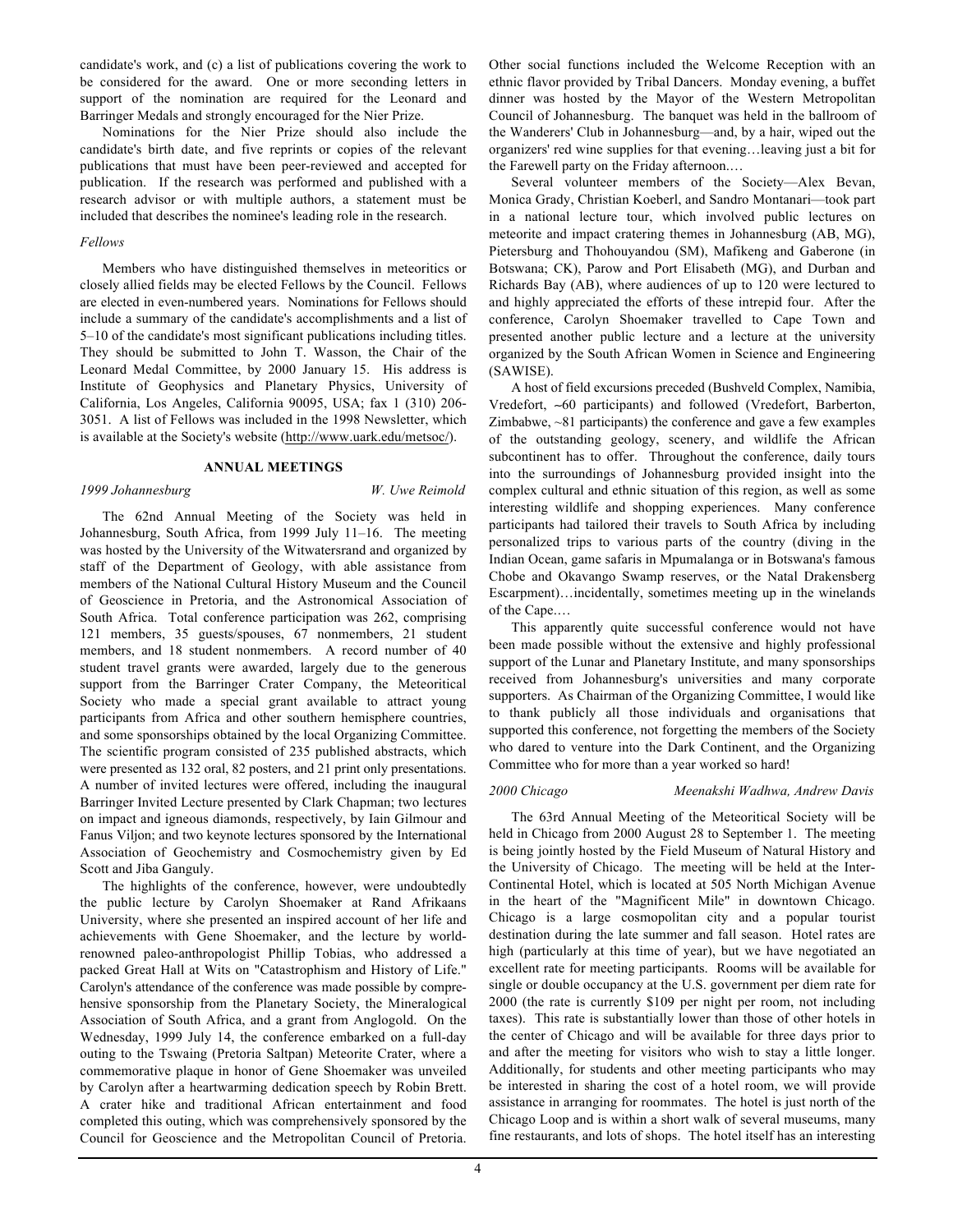history. It was built as the Medinah Athletic Club in 1929 and has many interesting architectural details inside and out. You can learn more about the hotel at http://hotels.chicago.interconti.com/.

We will hold the opening reception for the meeting in Stanley Field Hall at the Field Museum. This is a palatial space with several dinosaur and elephant mounts and is a popular spot for receptions for visiting dignitaries. On Tuesday evening, an outdoor barbeque will precede the poster session on the University of Chicago campus (which is about eight miles south of the Loop). Several excursions are planned for Wednesday afternoon. Possibilities include tours of Argonne National Laboratory or Fermilab; a geological tour of building stones in the center of Chicago; an architectural boat tour of Chicago; and a trip to see the architecture of Frank Lloyd Wright and his contemporaries in Oak Park, just a few miles west of the Loop. On Wednesday evening, the banquet will be held at the Adler Planetarium. The Planetarium has recently been renovated and has a large dining area with a great view looking over the Monroe Street yacht harbor and the spectacular Chicago skyline.

Contact:

Dr. Andrew M. Davis Department of the Geophysical Sciences The University of Chicago 5640 South Ellis Avenue Chicago, Illinois 60637, USA Telephone: (773) 702-8164; fax: (773) 702-9505 E-mail: a-davis@uchicago.edu

or

Dr. Meenakshi Wadhwa Department of Geology The Field Museum 1400 South Lake Shore Drive Chicago, Illinois 60605-2496, USA Telephone: (312) 665-7639; fax: (312) 665-7641 E-mail: mwadhwa@fmnh.org

*2001 Rome Guy Consolmagno*

The Specola Vaticana (Vatican Observatory) is delighted to invite the Meteoritical Society to hold its 64th annual meeting at Vatican's Gregorian Pontifical University on 2001 September 10–14. Though holding Vatican extraterritorial status, the University meeting site is in fact in the heart of Rome's historic city center, just two blocks from the Trevi Fountain and a short walk from the Forum, Colosseum, and Pantheon.

As I write this (summer 1999), all of Rome seems to be under reconstruction, as the city and all its monuments spruce themselves up for the large influx of visitors expected here in 2000 (which the Pope has declared as a "Holy Year.") Thankfully, that'll all be over by the time of our meeting…at least, most of the construction work should be done by then! As a result we'll be able to see Rome in better shape than it's been in a long, long time.

**Field Trips:** In addition to Rome's obvious historical and cultural attractions, we are also planning science oriented pre- and post-meeting field trips. One possible trip would take in Siena (site of the historic Siena fall and repository of the European Antarctic meteorite collection), Florence with its History of Science Museum and Galileo home, the famous K–T boundary section in Gubbio, and the Massignano impact structure. Another trip might encompass Mt. Vesuvius and its associated volcanic and historic sites. Wednesday day trips could include a choice of trips to the Vatican Museum, Vatican Gardens, the archeological excavations under St. Peter's, Tivoli, Ostia Antica, or the Vatican Observatory's headquarters (and meteorite collection) in Castel Gandolfo. We also hope to arrange for seats at the Wednesday Papal audience.

**Housing and Travel:** Rome lives on tourists and has a large number of delightful small hotels. Rather than having one large hotel serve as our center for housing, we have arranged with Gastaldi Global Travel to be our agents for finding whatever level of housing suits your needs and budgets. Our web site will link directly with them, and they will be happy to answer all your travel questions.

For further information, contact: Guy Consolmagno SJ, Specola Vaticana, V-00120 Vatican City State, email: gjc@specola.va; or Vatican Observatory Research Group, Steward Observatory, University of Arizona, Tucson, Arizona 85721, USA; email: gjc@as.arizona.edu.

#### *Other Meetings*

Invitations have been accepted from the following:

- 2002 Universities in Southern California
- 2003 Institute for Planetology at the University in Münster, Germany
- 2004 Brazilian Center for Physics Research, Rio de Janeiro, Brazil

#### *Barringer Invitational Lecture*

This year the Barringer Crater Company established the Barringer Invitational Lecture to be given at Annual Meetings of the Meteoritical Society. Clark Chapman gave the first Barringer Invitational Lecture in Johannesburg. The following guidelines have been established for the future selection of Barringer Invitational Lecturers.

The Barringer Crater Company has generously agreed to sponsor the Lecture by providing a \$2,000 honorarium and reimbursement of travel and lodging costs for the Lecturer to attend the meeting. Unless otherwise requested, this support will be given directly to the Lecturer by the Company, rather than through a Society Officer.

The selection of the Barringer Lecturer will be made by the organizing committee of the Annual Meeting upon consultation with and consent of the President of the Barringer Crater Company. It is the intention that any candidate selected will be a speaker of unusually broad scope with outstanding speaking skills, who may or may not be affiliated with the field of meteoritics. It is further intended that the Barringer Invitational Lecture offer the opportunity for members of the Meteoritical Society to hear from a speaker whose comments may be provocative and challenging to the field. The topic of any Lecture will be on a subject of interest to all members of the Society and should not be limited to technical discussions on meteoritics or related fields.

While it is anticipated that the Barringer Invitational Lecture will be given annually, it is understood by the sponsor and the Society that in some years a qualified speaker may not be identified or available. In those years, the Barringer Invitational Lecture will not be held.

Please send suggestions for possible speakers to the meeting organisers with a copy to Drew N. Barringer, Barringer Crater Company, P.O. Box 698, Decatur, Georgia 30031-0698, USA. Telephone: (404) 378-9641, fax: (404) 378-7035; e-mail: dnbbcc@aol.com.

#### **FINANCES**

There are currently 953 members including 93 student members and 56 retired members.

We are very grateful to the many members who have generously given gifts to the Society's Endowment Fund. The following members gave major gifts of \$100 or more: Evans H. Burn, William A. Cassidy, Roy S. Clarke Jr., Bevan M. French, William Greenberg, Dorrit Hoffleit, Calvin Leroy Shipbaugh, Anna F. Southgate, John T. Wasson and William W. Welbon.

The following members also gave donations: David J. Barber, Milton Blander, Giuseppe Bonino, H. W. Bottcher, Alfredo